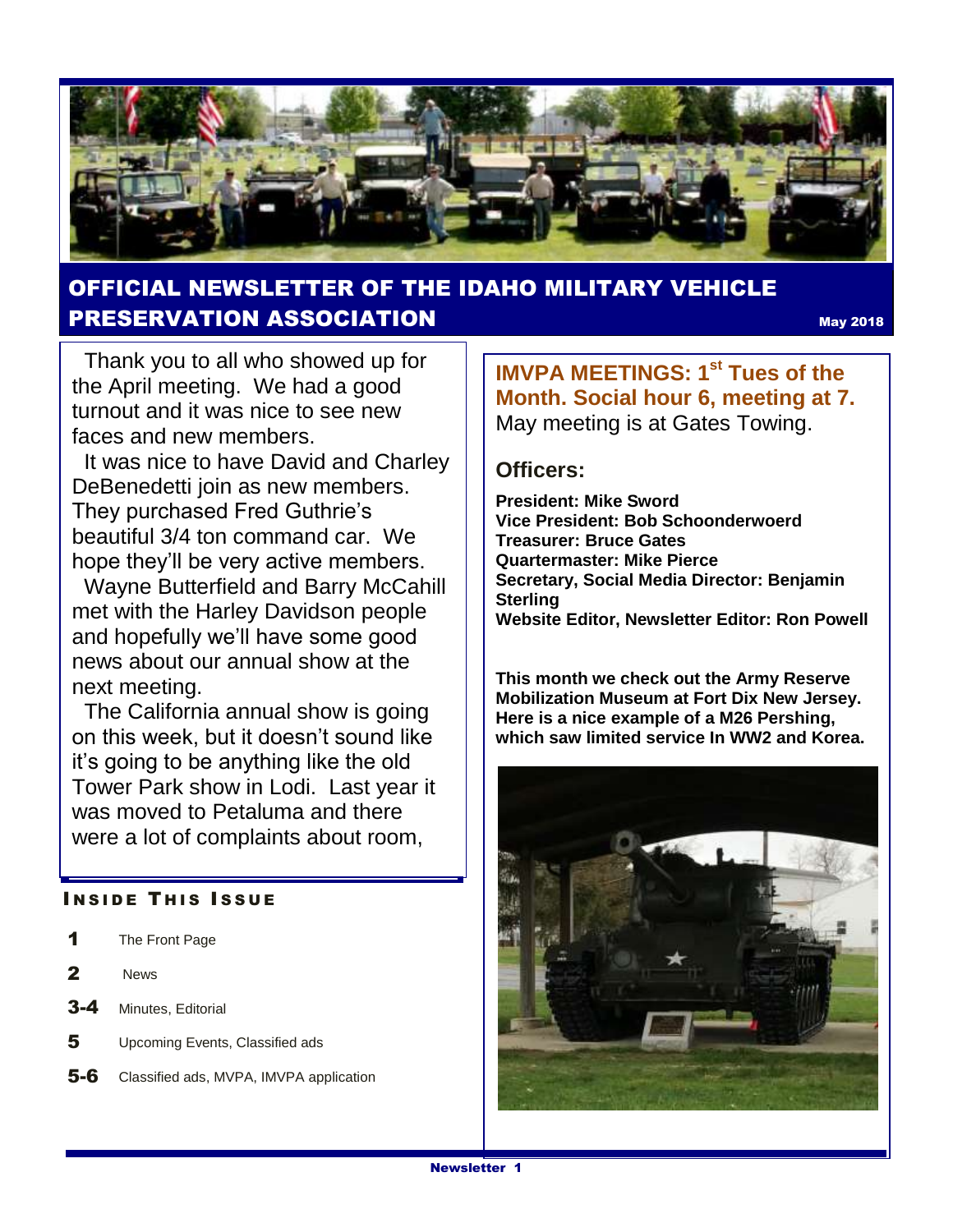parking, charging admission and such.

 This year it appears a lot of the California, Nevada and Idaho people are boycotting the show. We should know how it all went at the next meeting.

New member Joe Perry got his M37 back on the road after putting in a rebuilt engine, new paint, new gun mount and some extensive tuning.

Is everyone else ready for the show season? It's time to wash up the vehicles, bleed the brakes and put in fresh fuel.

I believe the first event of the season, for anyone who is interested, is the Nampa Exchange Club Parade on May 19. I will have the entire club signed up so anyone interested can contact me or just show up, find me and get in line. It's a good parade and we can throw candy at this one.

Our next event is going to be Kohler Lawn cemetery and Hillcrest cemetery on Monday May 28th. We will meet at my office at 604 N. 36th and convoy over. We normally meet between 8:30 AM and 9:00 AM then get to Kohler Lawn by 9:30.

### **-Bruce Gates**

.

## **It was in the news…**

**-**We welcome two new members, David and Charley DeBenedetti.

- Mothers day is May 13<sup>th</sup>. She wants a 2 ½ ton Deuce from Idaho Motor Pool.

**- The IMVPA annual military show** 

**and swap meet is JUNE 23-24th. Get the word out!**

**This month the US Army reserve celebrated its 110th year birthday. Next month the US Army celebrates its 242nd birthday! The US Navy, it, it what? No-one cares? Oh ok.**

**- according to Smithsonian magazine.org, the trees near a Norwegion Fjord bear evidence of reduced growth in their rings. This was because the germans released a caustic chemical fog to hide the battleship Tirpitz from aerial observation during WW2. It's interesting that evidence of over 70 years ago can still be found today.** 



**The German Battleship Tirpitz.** 

**- Let the record show that we do respect the navy. Oh yeah the mighty Tirpitz was sunk by midget submarines and the British air force.**

**- R Lee Ermey passed away at the age of 73 from complications related to pneumonia. I think I speak for all of us when I say that he will be missed.**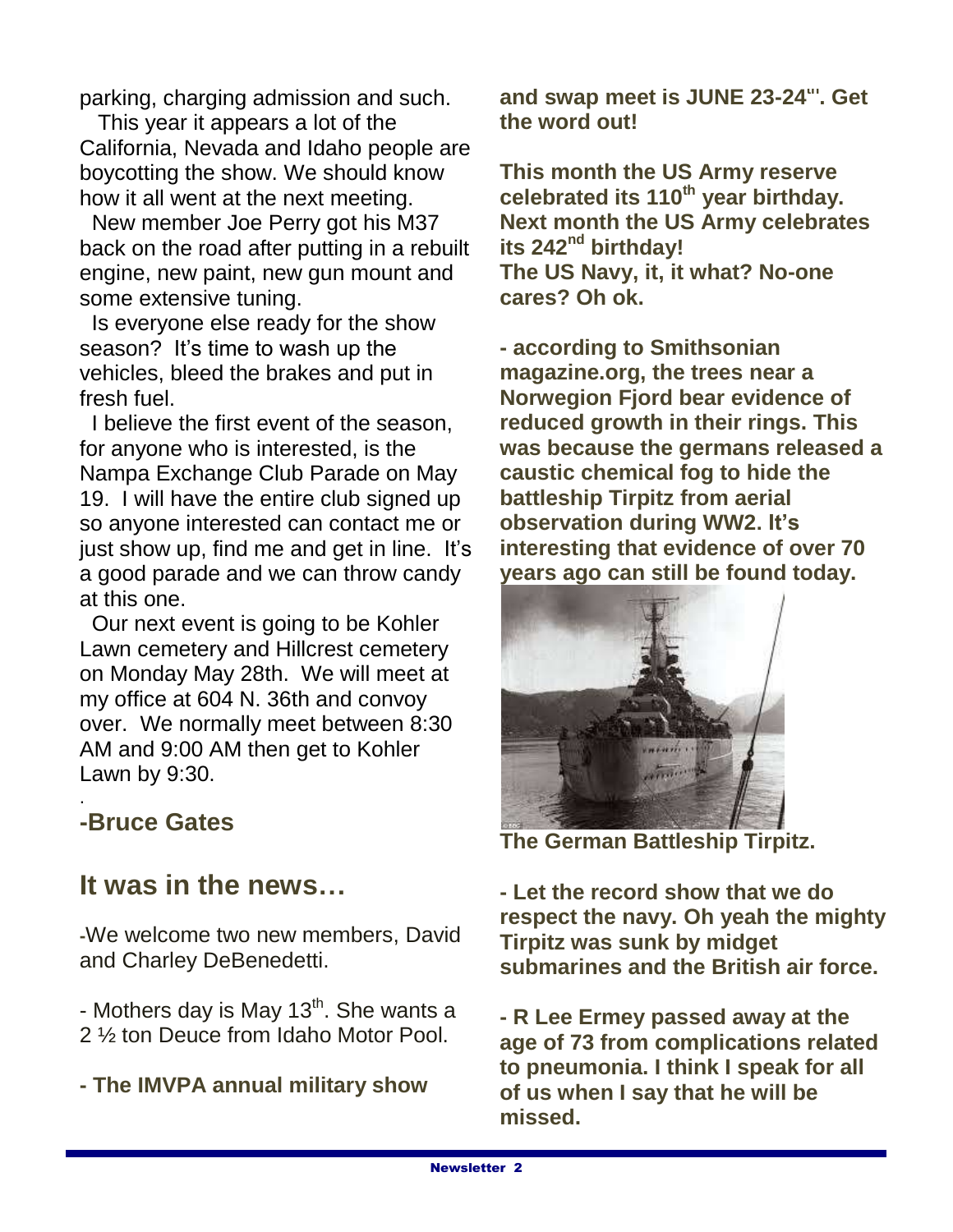## **April Meeting Minutes. By VP Bob**

 The meeting was called to order at 7:00 pm April 4th at Gates towing in Nampa ID. We had 12 members present.

VP Bob Schoonderwoerd Called the meeting to order. Last month's minutes were read and passed.

Treasure report was given. Motion to accept and seconded, then passed. The floor opened to old business and events.

1. Talk of Calif. Show in April, with Bruce saying he planned to attend.

 2. Memorial day at Koehler Lawn then caravan to Hill Crest with lunch in between, all to meet at Gates towing at 8:30 am

 3. Wane B. talked of Parade America in Nampa. On May 19th 2018 in Nampa ID. All entries to be in place by 10:30 am, Parade starts at 11; am

 4. Talk of our June show at High Desert Harley was brought up by Wayne B. And Berry M. about spots and flyers. Stating we need to get flyers out, both to meet with Todd on 5th April.

 5. Bruce G. brought op H.B. 506 on the registration of military vehicles in Idaho, since it pass and was signed by Gov. Otter, no planed rally at capital was needed by members.

 6. Roy once more asked about flyers for gun shows, with talk of changing last year's date to get them done.

 7 Talk of parking a large truck at H.D.H. for show at least 2 weeks prior Alex G. said no problem with that.

 New Business; Alex G moved to have club join SEMA as they are all auto related, and helped in H.B. 506 being passed. A motion was made by Alex to allocate \$425.00 to join SEMA , Roy seconded, and passed. Member Joe P. had a show and tell with his AR 15 showing the members how an Echo trigger works on a semi auto gun. A very interesting presentation. Meeting adjourned at 7:50 pm.

# **Editorial: The US Army Reserve Mobilization Museum at Fort Dix New Jersey By Ron**

 With the birthday of the US Army Reserve this month, I thought it would be great to have another museum write up. I recently returned from Fort Dix. Actually its now called joint base McGuire, Dix, Lakehurst. Well that means the Air Force and Army share a base. Did we really need to know that. Anyway, the museum was fairly small and indiscreet but they had a number of vehicles and wheeled artillery pieces parked out front and a modest collection of artifacts inside. We received a personal tour by the curator, who took us in back to the archives where we got to see original artifacts that were over 200 years old.

 There is a disturbing trend with museums in the Army system that has been going on for years now. With leaner budgets, and the so called "do more with less" mentality, our museum systems have been all but neglected. Soon most of the army museums will fall under the Federal Center of Military History, or CMH for funding and management. This is seen as a necessary move. For example the curator at this museum said that for the last few years she is the only employee. And this trend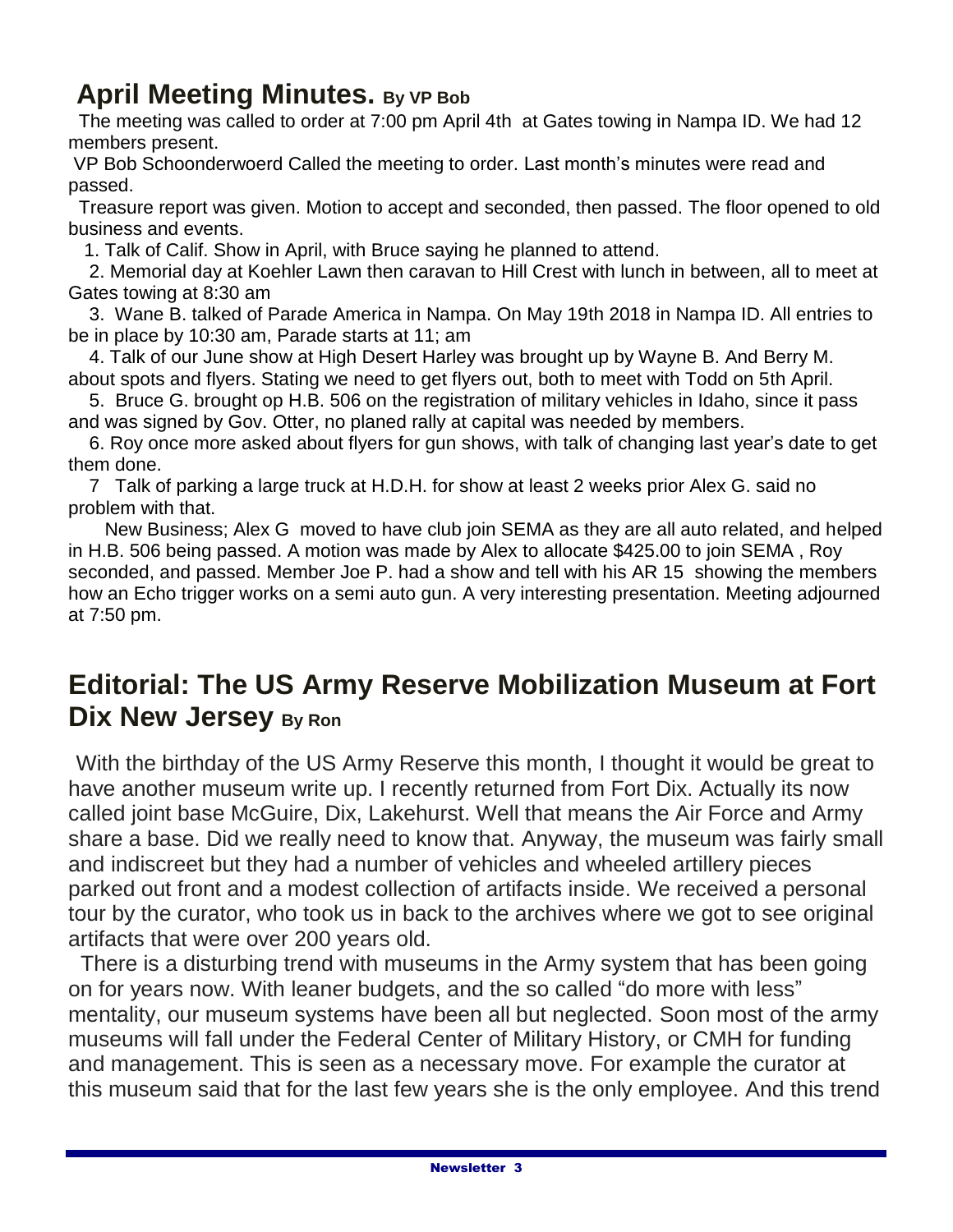is across almost all active army and reserve museums. She has no back up staff, no one to run the front desk, and they don't even have a cleaning crew. It's a national disgrace that we let our museums degrade to this point.

-**Below: an officers Khaki uniform dated WW2. Some sources say the color Khaki didn't exist in WW2, yet here is an original example. Anyone care to do a future write up on correct WW2 era clothing? Also why take pictures of boxes and crates? When reproduced properly, such items make fantastic additions to your MV. Some of you stack these types of items up in the trailer or in the bed.**



#### **Editors Note.**

**-There is a M35A1 deuce, and M1 tank in the collection. I see vehicles in the museum that I used to drive in the service, and find that, well, a little disturbing.** 

**-These vehicles were immaculate and beautifully restored. However they all had the exact same color of paint. Most of us know that paint codes changed dramatically over the decades. A shame that a beautiful display like this demonstrates a laziness and inaccuracy in the restoration. However we were told these were completed by volunteers, because of funding cuts.**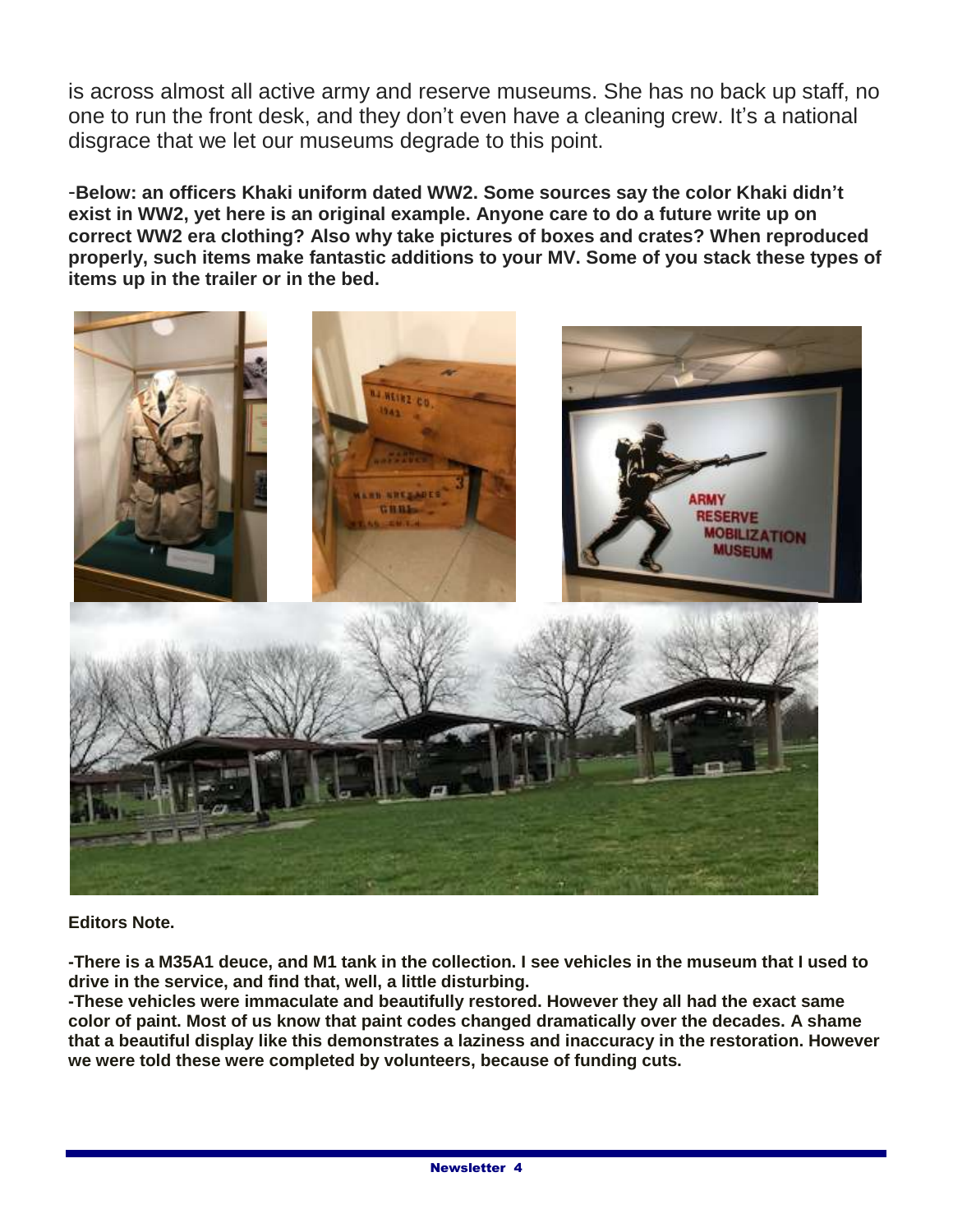# **UPCOMING EVENTS Idahomvpa.org**

**- Nampa Exchange Club Parade, or it may also be called Parade America,** May 19th. Entries need to be in place by 10:30AM. Contact Bruce Gates if you want to attend.

**- Memorial Day Ceremony at Kohler Lawn.** Monday May 28<sup>th</sup> at 10AM. Members should arrive NLT 9AM to set up. Or meet at Gates Towing NLT 0830AM and convoy over.

-**Annual Memorial Day Program at Hillcrest Memorial Gardens, May 28<sup>th</sup> at 1PM. This is park** and relax kind of event. Expect to convoy over from Kohler Lawn. It was a fun and well attended event in 2017. Free hotdogs and refreshments will be served.

**- Annual IMVPA Military Show and Swap Meet,** June 23<sup>rd</sup>-24<sup>th</sup>. The location is the Harley Davidson Dealership in Meridian. Planning is ongoing. If you want to be part of the planning committee, please let us know ASAP.

### **LOCAL CLASSIFIED ADS**

**Wanted**: CJ3B windshield. Call Justin at 208-863-5901

**Wanted**: M100 Pintle ring for trailer. Interested in what you have. Call Mike 208- 891-108.

**Wanted:** GPW or MB steering shaft, complete, with shaft, horn button and tube. Email johnsamschulz@yahoo.com

**Having trouble titling your HMMWV in your state**? We may be able to help !! Please e-mail as much information about your problem as possible and let us know is you will participate in a Class Action lawsuit (not required) if so e mail [hmmwvowner@gmail.com](mailto:hmmwvowner@gmail.com)  $\cdot\cdot$ 

# **Idaho Military Vehicle Preservation Association Membership Application**

**-Since 1993, an Idaho Organization has been dedicated to the preservation of old and historic military vehicles. The IMVPA encourages the acquisition, preservation, restoration, and the public education of historic military vehicles. The Idaho club encourages and supports museums, as well as national and community events.**

# **Membership Fees - \$20.00 per year**

| Name                            |                                             |     |                                                          |
|---------------------------------|---------------------------------------------|-----|----------------------------------------------------------|
| <b>Address</b>                  |                                             |     |                                                          |
| $\mathsf{City} \hspace{0.05in}$ | <b>State</b>                                | Zip |                                                          |
| Email                           |                                             |     |                                                          |
| <b>Phone</b>                    |                                             |     |                                                          |
|                                 | Please mail this membership application to: |     |                                                          |
| <b>Bruce Gates</b>              |                                             |     |                                                          |
| <b>PO Box 592</b>               |                                             |     |                                                          |
| Nampa, Idaho 83653              |                                             |     |                                                          |
|                                 |                                             |     | Ownership of a military vehicle in not a requirement for |

**membership! Monthly meetings are held on the first Tuesday of the month at 7:00 PM.**